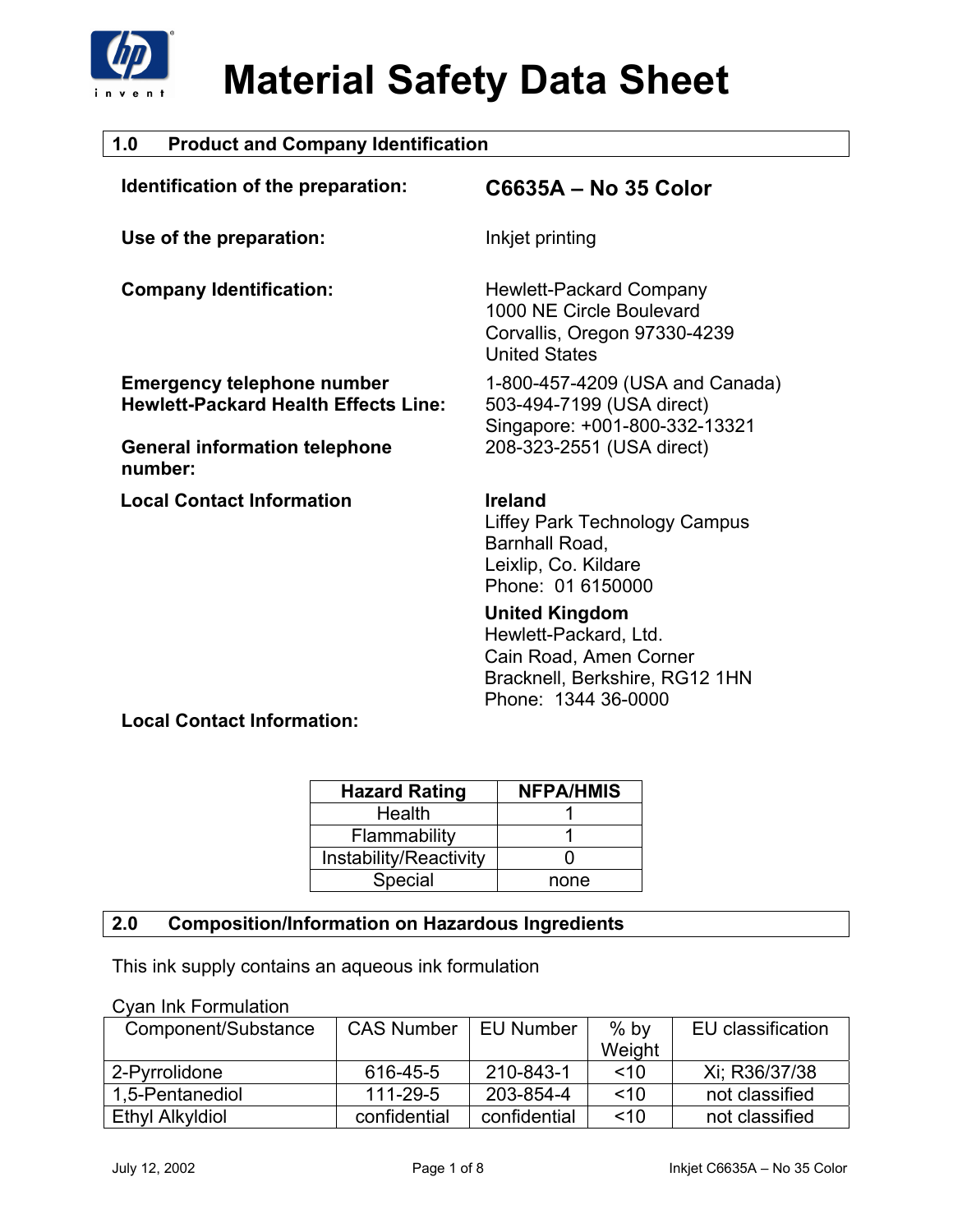

| Metal nitrate         | confidential | confidential | <8   | O; Xi; R8-        |
|-----------------------|--------------|--------------|------|-------------------|
|                       |              |              |      | 36/37/38          |
| Substituted           | confidential | confidential | $5$  | not classified    |
| triphenylmethane salt |              |              |      |                   |
| Substituted           | confidential | confidential | $5$  | Xn; N; R22-48/22- |
| phthalocyanine salt   |              |              |      | 51/53             |
| Alkyldiol ethoxylate  | confidential | confidential | $5$  | Xi; R36/38        |
| Water                 | 7732-18-5    | 231-791-2    | > 50 | not classified    |

### Magenta Ink Formulation

| Component/Substance     | <b>CAS Number</b> | <b>EU Number</b> | $%$ by | EU classification  |
|-------------------------|-------------------|------------------|--------|--------------------|
|                         |                   |                  | Weight |                    |
| 2-Pyrrolidone           | 616-45-5          | 210-843-1        | ~10    | Xi; R36/37/38      |
| 1,5-Pentanediol         | 111-29-5          | 203-854-4        | ~10    | not classified     |
| <b>Ethyl Alkyldiol</b>  | confidential      | confidential     | ~10    | not classified     |
| Metal nitrate           | confidential      | confidential     | 8>     | O; Xi; R8-36/37/38 |
| Alkyldiol ethoxylate    | confidential      | confidential     | $5$    | Xi; R36/38         |
| Azonaphthalenesulfonate | confidential      | confidential     | $5$    | Xi; R41-43-52/53   |
| Water                   | 7732-18-5         | 231-791-2        | > 50   | not classified     |

#### Yellow ink formulation

| Component/Substance      | <b>CAS Number</b> | <b>EU Number</b> | $%$ by | EU classification  |
|--------------------------|-------------------|------------------|--------|--------------------|
|                          |                   |                  | Weight |                    |
| Ethyl alkyldiol          | confidential      | Confidential     | ~10    | not classified     |
|                          |                   |                  |        |                    |
| Metal nitrate            | confidential      | confidential     | ~10    | O; Xi; R8-36/37/38 |
| 2-Pyrrolidone            | 616-45-5          | 210-843-1        | <6     | Xi; R36/37/38      |
| Diethylene glycol        | 111-46-6          | 203-872-2        | <6     | Xn; R22            |
| Arylazopyrazolesulfonate | confidential      | confidential     | $5$    | T; R25-48/22-52/53 |
| salt                     |                   |                  |        |                    |
| Alkyldiol ethoxylate #1  | confidential      | confidential     | <4     | Xi; R38-41         |
| Alkyldiol ethoxylate #2  | confidential      | confidential     | $3$    | Xi; R36/38         |
| Water                    | 7732-18-5         | 231-791-2        | > 50   | not classified     |

### **3.0 Hazard Identification**

The cyan ink is classified for environmental effects according to EU Directive 1999/45/EC with R52-53. The magenta and yellow inks are not classified according to EU Directive 1999/45/EC

### **3.1 Routes of Exposure** Potential routes of overexposure to this product are skin and eye contact.

Inhalation of vapor and ingestion are not expected to be significant routes of exposure for this product under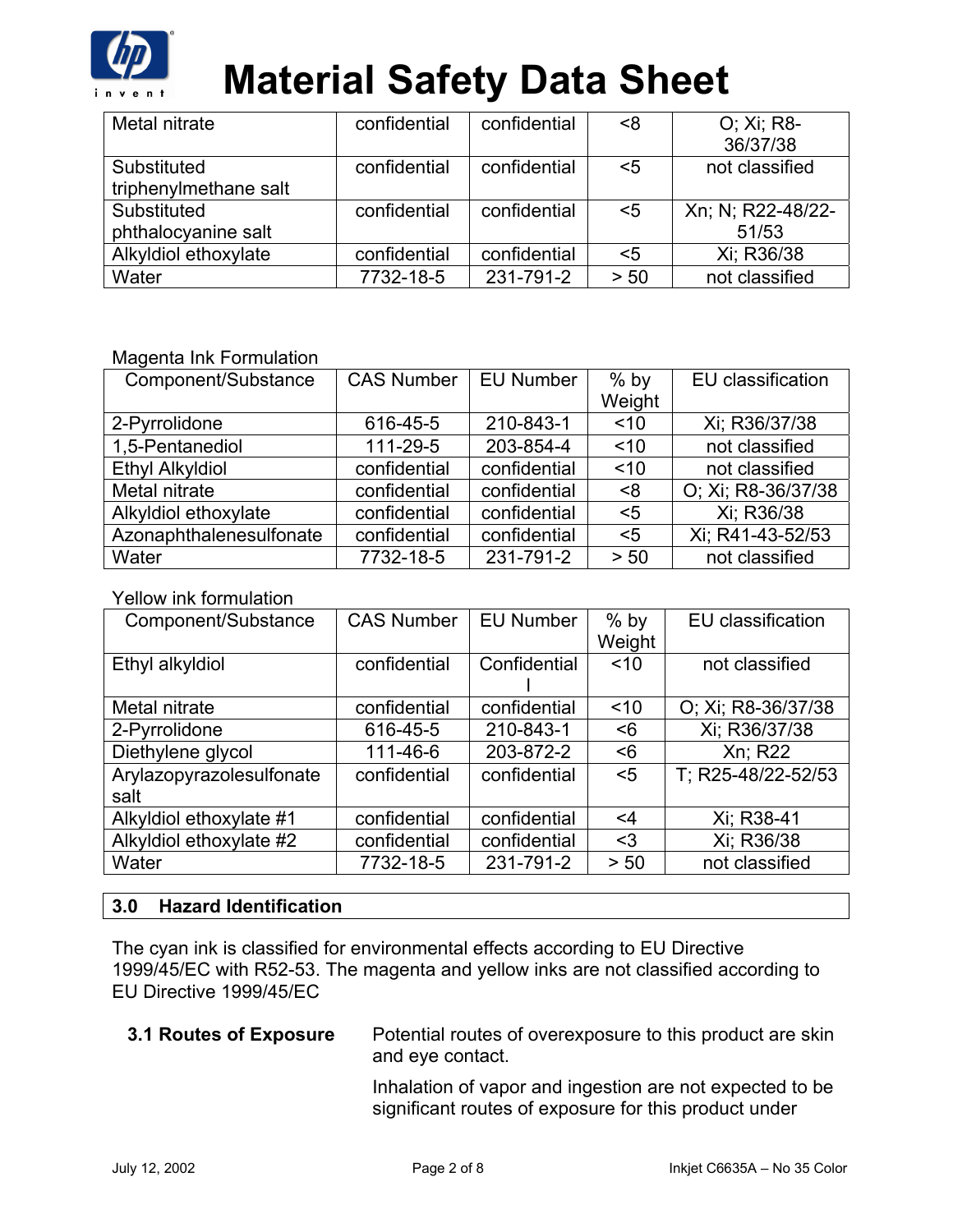

normal use conditions.

Complete toxicity data are not available for this specific formulation.

#### **3.2 Acute Health Hazards** Any potential hazards are presumed to be due to exposure to the components.

2-Pyrrolidone: Contact with eyes and skin may result in irritation. Inhalation may result in respiratory irritation. Ingestion may result in nausea, vomiting, and diarrhea.

Metal nitrate: Contact with eyes and skin may cause irritation. Inhalation may cause respiratory irritation.

Note: Nitrates and their derivatives can cause methemoglobinemia and result in respiratory depression. Primary indictors of prolonged exposure include shortness of breath, headaches, dizziness and cyanosis (bluish skin and lips).

1,5-Pentanediol: Contact with eyes and skin may cause irritation.

**Ethyl alkyldiol:** Contact with eyes and skin may cause mild irritation.

Alkyldiol ethoxylate: Contact with skin or eyes may cause irritation.

Cyan Ink

Substituted phthalocyanine salt: Harmful if swallowed.

Magenta Ink

Azonaphthalenesulfonate: Contact with eyes may cause serious damage. Contact with skin may cause an allergic reaction.

Yellow Ink

Diethylene glycol: Harmful if swallowed. May cause kidney and liver damage. May depress the central nervous system.

Arylazopyrazolesulfonate salt: Toxic if swallowed.

Alkyldiol ethoxylate #1: Contact with eyes may result in severe irritation and corneal injury. Contact with skin may result in severe irritation. Ingestion may cause irritation of mouth and throat, nausea, vomiting and diarrhea.

Alkyldiol ethoxylate #2: Contact with eyes and skin may result in severe irritation. Ingestion may cause irritation of mouth and throat, nausea, vomiting, and diarrhea.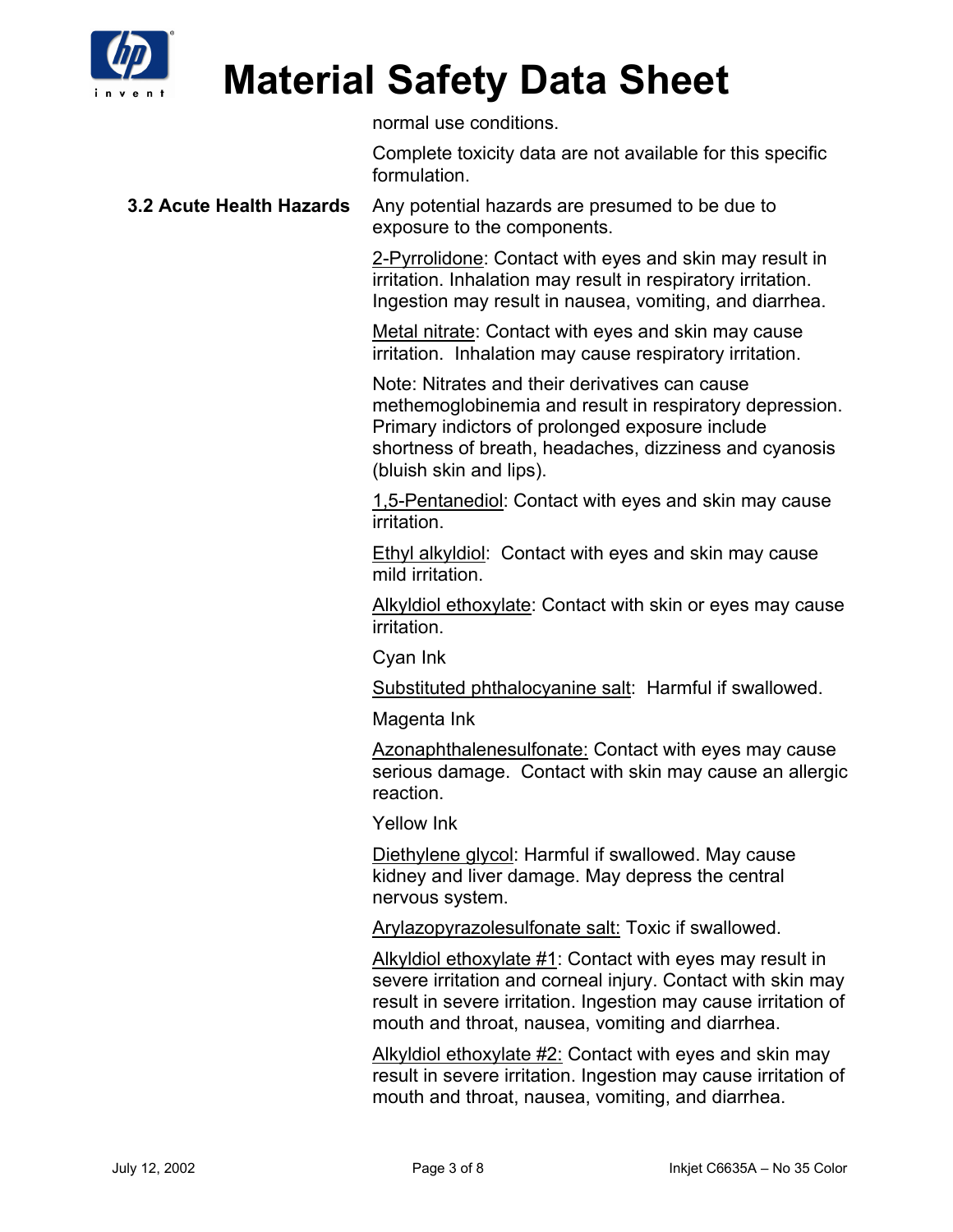

| 3.3 Chronic Health<br><b>Hazards</b> | Cyan ink<br>Substituted phthalocyanine salt: Prolonged ingestion<br>exposure may cause serious damage to health.                                   |
|--------------------------------------|----------------------------------------------------------------------------------------------------------------------------------------------------|
|                                      | Yellow ink<br>Arylazopyrazolesulfonate: Prolonged ingestion exposure<br>may cause serious damage to health.                                        |
| 3.4 Carcinogenicity                  | None of the components present in this formulation at<br>concentrations equal to or greater than 0.1% are listed by<br>EU, MAK, IARC, NTP or OSHA. |

### **4.0 First Aid Measures**

| <b>Emergency telephone number</b><br><b>Hewlett-Packard Health Effects</b><br>Line:<br>Inhalation: | 1-800-457-4209 (USA and Canada)<br>503-494-7199 (USA direct)<br>Singapore: +001-800-332-13321<br>Remove to fresh air. If symptoms persist, consult a<br>physician.                                          |
|----------------------------------------------------------------------------------------------------|-------------------------------------------------------------------------------------------------------------------------------------------------------------------------------------------------------------|
| Ingestion:                                                                                         | If stomach upset persists, consult a physician.                                                                                                                                                             |
| Skin:                                                                                              | Wash affected areas thoroughly with soap and<br>water. If irritation persists, consult a physician.                                                                                                         |
| Eyes:                                                                                              | Do not rub eyes. Immediately flush with large<br>amounts of clean, lukewarm water (low pressure) for<br>at least 15 minutes or until particles are removed. If<br>irritation persists, consult a physician. |

### **5.0 Fire Fighting Measures**

| <b>Extinguishing media:</b>                       | Water, dry chemical, carbon dioxide, foam                      |
|---------------------------------------------------|----------------------------------------------------------------|
| <b>Unsuitable Extinguishing</b><br>Media:         | None known                                                     |
| <b>Special Firefighting</b><br><b>Procedures:</b> | None known                                                     |
| Unusual fire and explosion<br>hazards:            | No special hazards known                                       |
| <b>Autoignition temperature:</b>                  | Not determined                                                 |
| <b>Flashpoint (method):</b>                       | $>$ 200 $\degree$ F, $>$ 93.3 $\degree$ C (US EPA Method 1020) |
| <b>Hazardous Combustion</b><br><b>Products</b>    | Refer to section 10.                                           |

### **6.0 Accidental release measures**

| <b>Spill or Leak Procedures:</b> | Standard eye and skin protection is recommended. |
|----------------------------------|--------------------------------------------------|
|----------------------------------|--------------------------------------------------|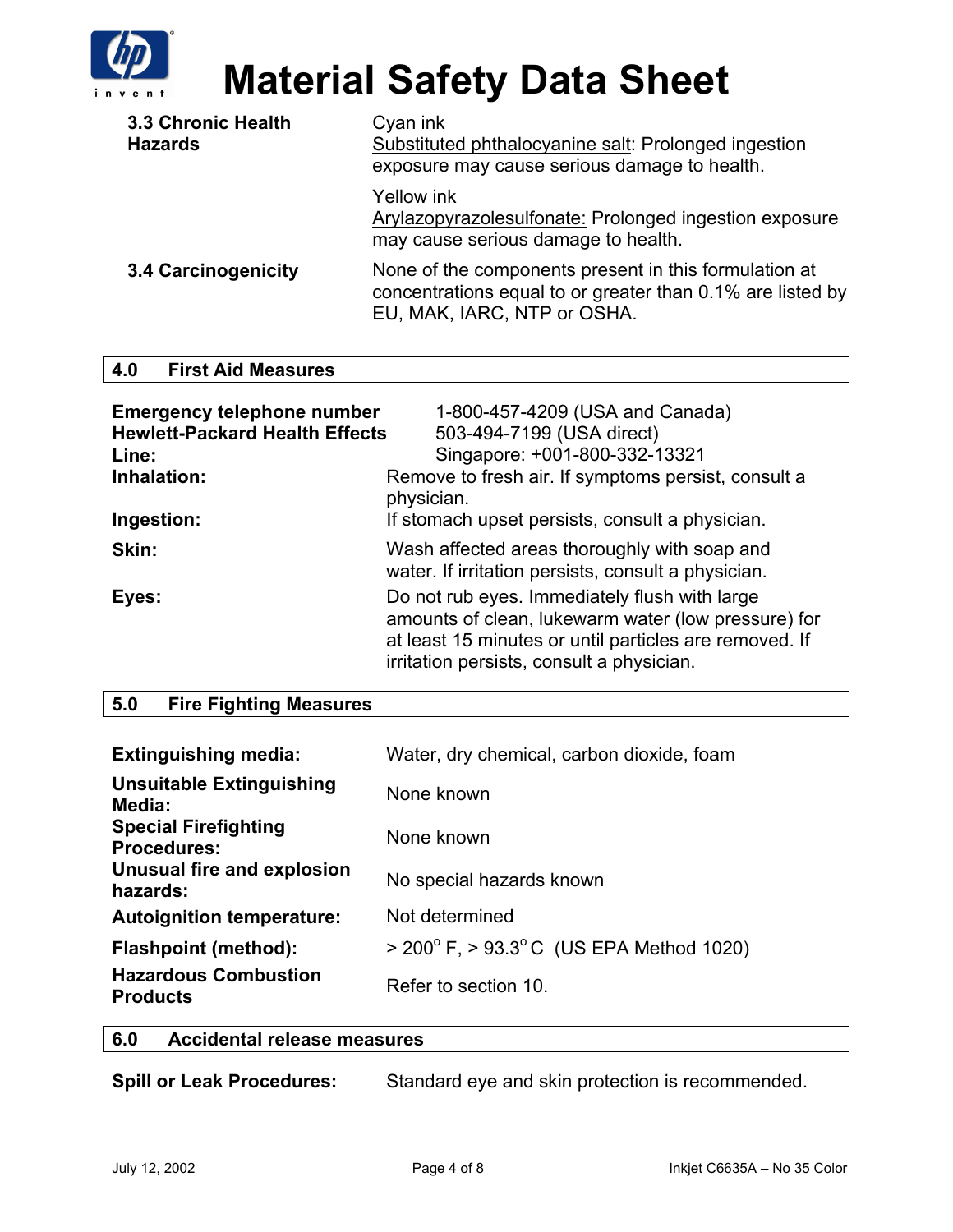

**Environmental precautions:** Do not discharge into drains (See also Section 13, Disposal considerations)

|  | 7.0 | <b>Handling and Storage</b> |  |
|--|-----|-----------------------------|--|
|--|-----|-----------------------------|--|

| <b>Storage Temperature:</b>                                       | 59°F to 95°F; 15°C to 35°C                                                |
|-------------------------------------------------------------------|---------------------------------------------------------------------------|
| <b>Handling and Storage</b><br>precautions:<br><b>Shelf Life:</b> | Keep out of the reach of children<br>Keep away from extreme heat or cold. |
|                                                                   | 1 year                                                                    |
| <b>Special Sensitivity:</b>                                       | None                                                                      |

### **8.0 Exposure control/ personal protection**

| 8.1 Exposure Limit Values    | Yellow Ink                                          |
|------------------------------|-----------------------------------------------------|
|                              | Diethylene glycol: Germany (TRGS 900) = 10 ppm;     |
|                              | Austria, Sweden, Switzerland, TWA=10ppm;            |
|                              | Ireland, UK TWA=23ppm; Denmark TWA=2.5ppm           |
| <b>8.2 Exposure Controls</b> | Standard eye and skin protection for laboratory     |
|                              | safety is recommended. Use in well ventilated area. |

### **9.0 Physical and chemical properties**

| pH:                           | Cyan (blue) ink: $7.5 - 8.2$<br>Yellow ink: $6.0 - 6.6$<br>Magenta (red) ink: $6.2 - 7.4$ |
|-------------------------------|-------------------------------------------------------------------------------------------|
| <b>Boiling point:</b>         | Not Determined                                                                            |
| <b>Flash point:</b>           | $> 200^{\circ}$ F, $> 93.3^{\circ}$ C                                                     |
| <b>Flammability:</b>          | US NFPA/HMIS Flammability rating = 1                                                      |
| <b>Explosive properties:</b>  | Not applicable                                                                            |
| <b>Oxidizing properties:</b>  | Not applicable                                                                            |
| <b>Vapor Pressure:</b>        | Not applicable                                                                            |
| <b>Relative density:</b>      | Specific Gravity 1.0 to 1.2                                                               |
| <b>Solubility:</b>            | Soluble in water                                                                          |
| <b>Partition coefficient:</b> | Not determined                                                                            |
| <b>Viscosity:</b>             | Not determined                                                                            |
| Vapor density:                | $>1$ (air = 1.0)                                                                          |
| <b>Evaporation rate:</b>      | Not applicable                                                                            |
| Other:                        | Not applicable                                                                            |

| 10.0 Stability and reactivity |  |
|-------------------------------|--|
|                               |  |

| <b>Stability:</b>  | Stable under normal storage conditions |
|--------------------|----------------------------------------|
| Incompatibilities: | Strong oxidizers                       |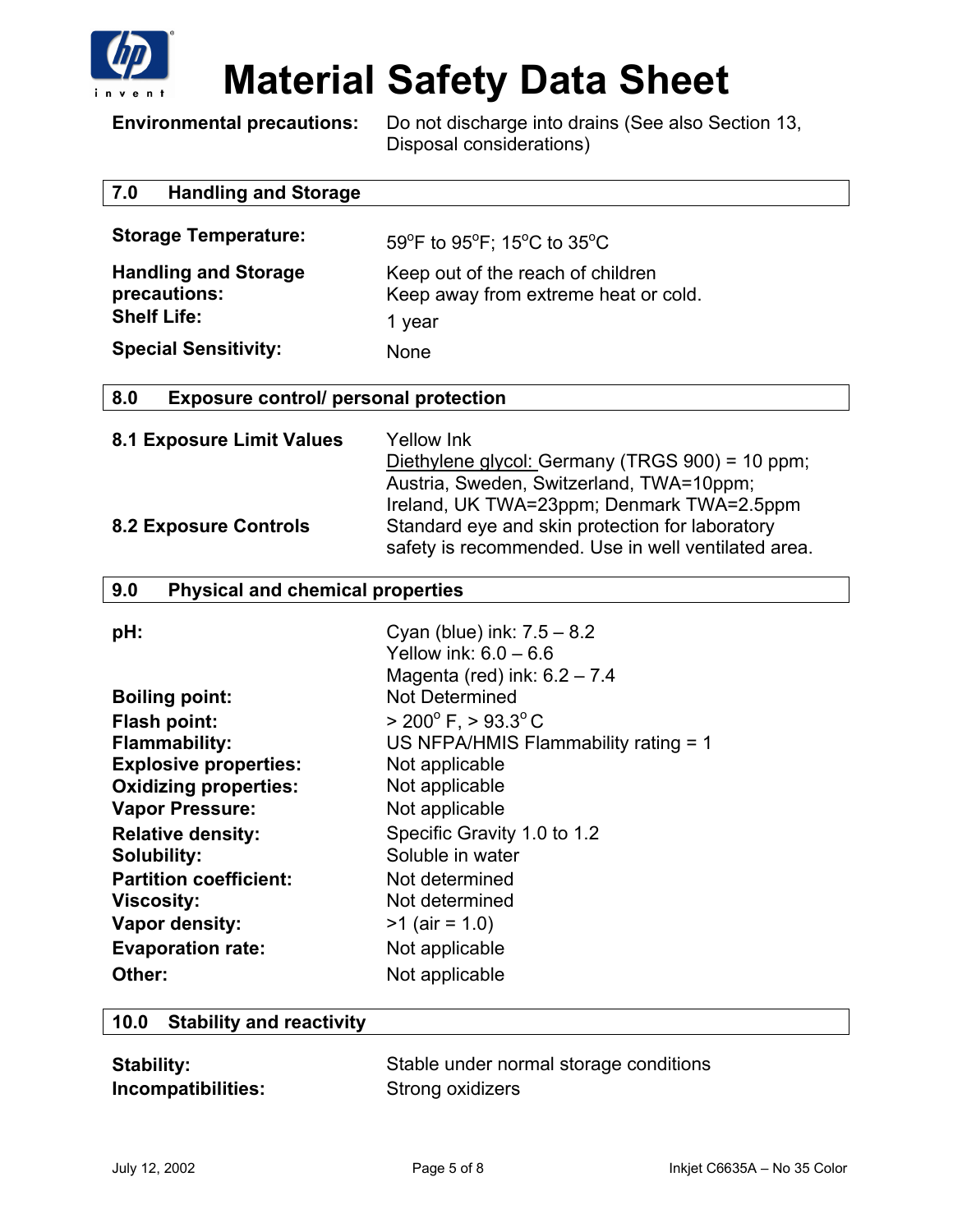

**Thermal decomposition products:**  Oxides of carbon/nitrogen/sulfur, water

### **Hazardous polymerization:** None

### **11.0 Toxicological information**

Refer to Section 3 for potential heath effects and Section 4 for first aid measures

Magenta ink

Eye irritation: Mild irritant in rabbit (OECD 405). Not classified as an eye irritant according to EU Directives 67/548/EEC and 1999/45/EC.

Skin sensitization: Non-sensitizer in guinea pig (OECD 406). Not classified as a skin sensitizer according to EU Directives 67/548/EEC and 1999/45/EC.

Yellow Ink

Acute oral toxicity: LD50 > 2500 mg/kg in rat (OECD 423). Not classified for acute oral toxicity according to EU Directives 67/548/EEC and 1999/45/EC.

### **12.0 Ecological information**

| $LC50 < 400$ mg/L                                        | <b>Fathead minnow</b> |
|----------------------------------------------------------|-----------------------|
| Survival (100mg/L) = 100% Survival<br>$(10mg/L) = 100\%$ | Trout                 |
|                                                          |                       |
| $LC50 < 400$ mg/L                                        | <b>Fathead minnow</b> |
| Survival (100mg/L) = 67% Survival<br>$(10mg/L) = 100\%$  | Trout                 |
|                                                          |                       |
| $LC50 < 400$ mg/L                                        | <b>Fathead minnow</b> |
| Survival (100mg/L) = 23% Survival<br>$(10mg/L) = 93\%$   | Trout                 |
|                                                          |                       |

### **13.0 Disposal considerations**

Dispose in accordance with all applicable US Federal, state, local, and country laws.

#### **14.0 Transportation information**

Not a regulated article under United States DOT, IATA, ADR, or RID.

**UN Number:** Not applicable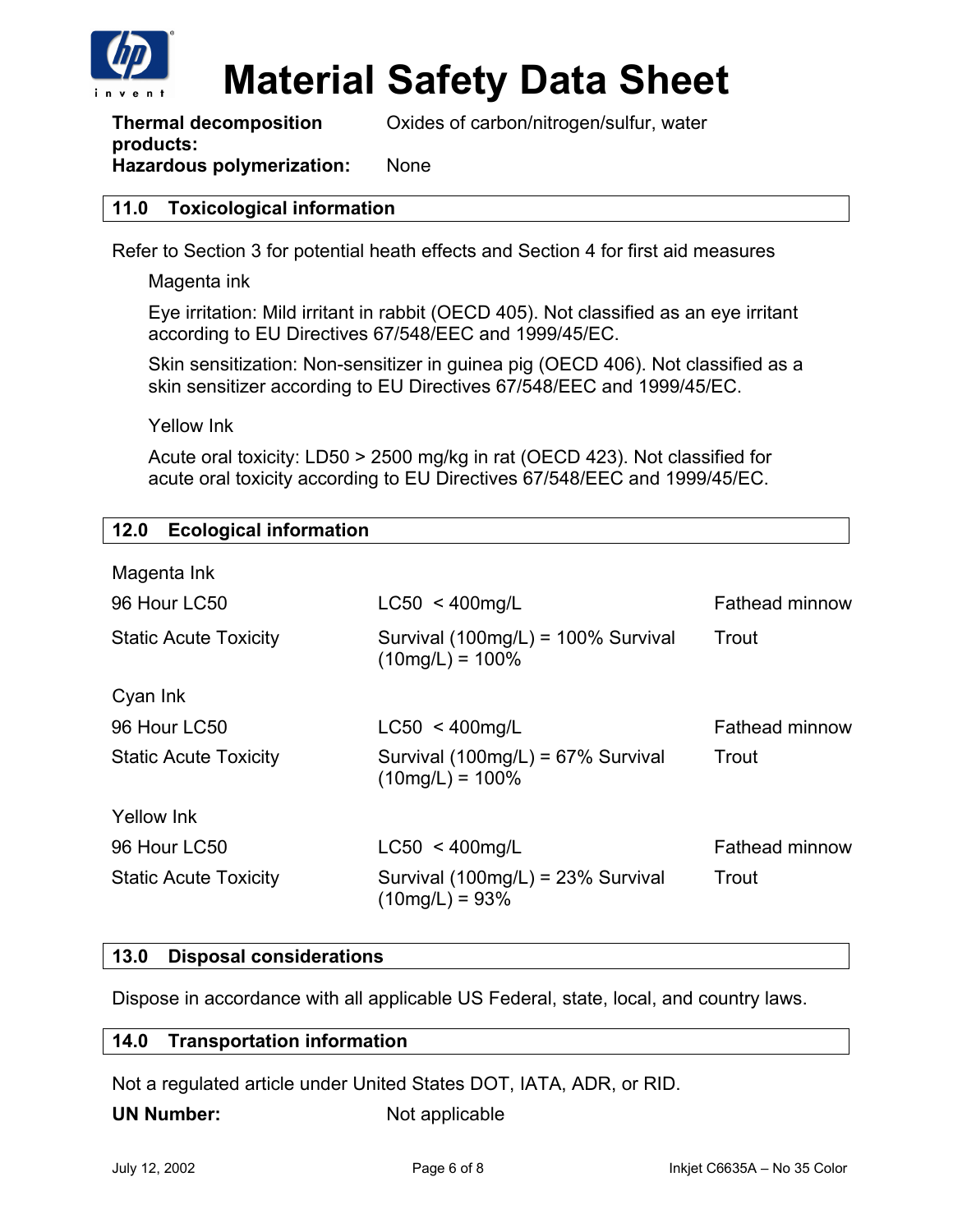

| Class:                       |  |
|------------------------------|--|
| <b>Proper Shipping Name:</b> |  |
| <b>Packing Group:</b>        |  |
| <b>Marine Pollutant:</b>     |  |
| <b>Special Precautions:</b>  |  |

**Class:** Not applicable **Not applicable Not applicable Not listed None noted** 

### **15.0 Regulatory information**

| <b>US EPA TSCA Inventory:</b>           | All ingredients are listed or exempt.                                |
|-----------------------------------------|----------------------------------------------------------------------|
| US EPA TSCA 12(b):                      | Does not contain listed chemicals.                                   |
| <b>EU Notification:</b>                 | All ingredients are listed on EINECS and/or ELINCS<br>or exempt.     |
| <b>EU Hazard Label</b><br>(1999/45/EC): | Product may require a label according to EU<br>Directive 1999/45/EC. |

### **16.0 Other information**

| Date Prepared:<br><b>HP-DMS Document Control Number:</b><br><b>Revision Information:</b> | July 12, 2002<br>09000de780229f6a-eng<br>This document replaces all prior versions of the<br><b>MSDS</b>                                                                                                                                                                                                                                                                                                                                                                                                                                                                                                                          |
|------------------------------------------------------------------------------------------|-----------------------------------------------------------------------------------------------------------------------------------------------------------------------------------------------------------------------------------------------------------------------------------------------------------------------------------------------------------------------------------------------------------------------------------------------------------------------------------------------------------------------------------------------------------------------------------------------------------------------------------|
| EU Risk (R) Phrase definitions:                                                          | R8: Contact with combustible material may cause<br>fire<br>R22: Harmful if swallowed<br>R25: Toxic if swallowed<br>R41: Possible risks of irreversible effects<br>R43: May cause sensitization by skin contact<br>R36/38: Irritating to eyes and skin<br>R48/22: Harmful: danger of serious damage to<br>health by prolonged exposure if swallowed<br>R51/53: Toxic to aquatic organisms, may cause<br>long-term adverse effects in the aquatic<br>environment<br>R52/53: Harmful to aquatic organisms, may cause<br>long-term adverse effects in the aquatic<br>environment<br>R36/37/38: Irritating to eyes, respiratory system |
| <b>Other Information:</b>                                                                | and skin.<br>This MSDS was prepared in compliance with EU<br>Directive 91/155/EEC as amended by 2001/58/EC and<br>USA OSHA Hazard Communications regulations<br>(29CFR1910:1200).                                                                                                                                                                                                                                                                                                                                                                                                                                                 |

DISCLAIMER: This Material Safety Data Sheet (MSDS) is provided without charge to customers of Hewlett-Packard. Data is the most current known to Hewlett-Packard at the time of preparation of this MSDS and is believed to be accurate. It should not be